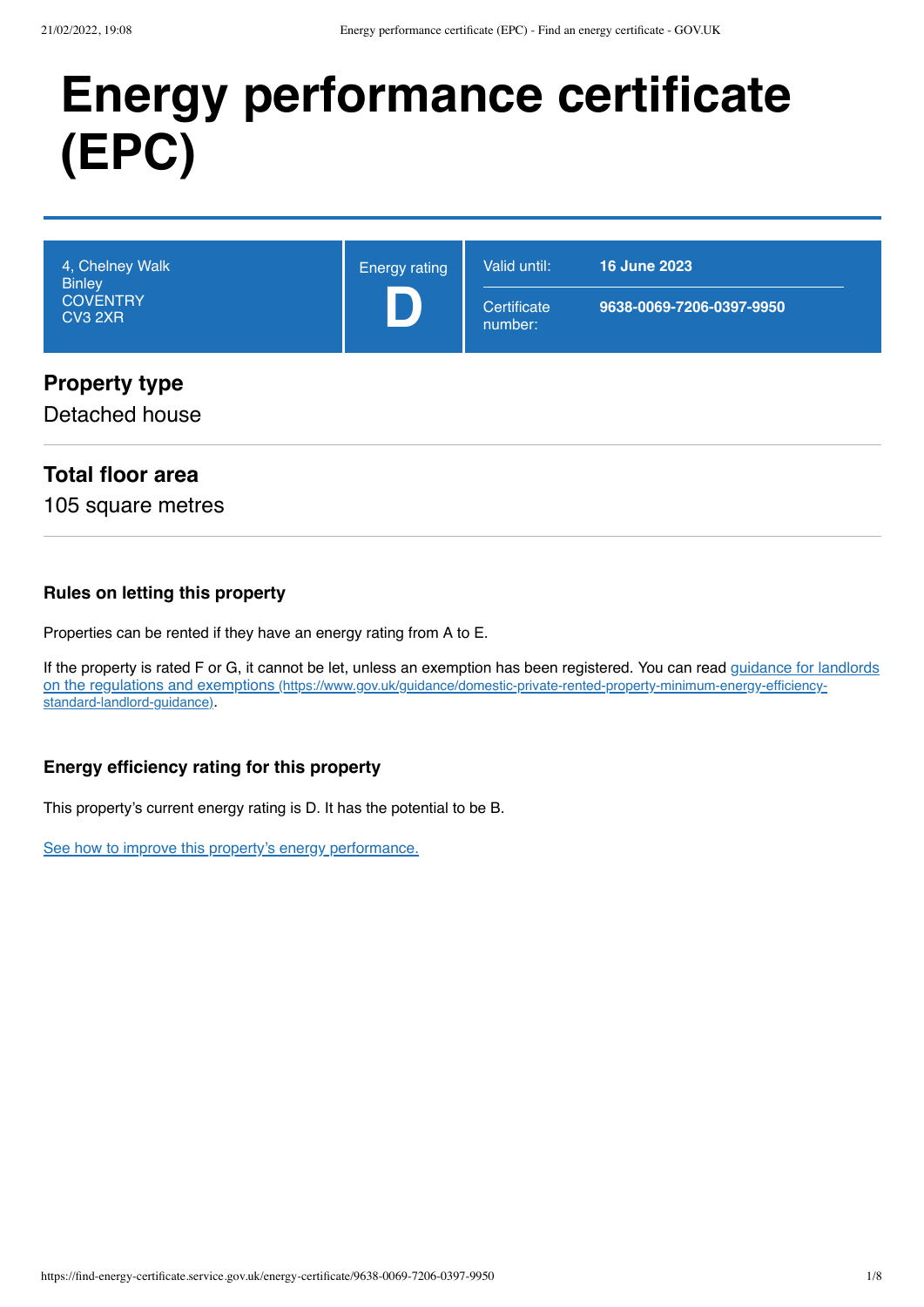| <b>Score</b> | <b>Energy rating</b> | <b>Current</b> | <b>Potential</b> |
|--------------|----------------------|----------------|------------------|
| $92 +$       | А                    |                |                  |
| 81-91        | Β                    |                | 821<br>B         |
| 69-80        | $\mathbf C$          |                |                  |
| 55-68        | D                    | 65   D         |                  |
| 39-54        | Е                    |                |                  |
| $21 - 38$    | F                    |                |                  |
| $1 - 20$     |                      | G              |                  |

The graph shows this property's current and potential energy efficiency.

Properties are given a rating from A (most efficient) to G (least efficient).

Properties are also given a score. The higher the number the lower your fuel bills are likely to be.

For properties in England and Wales:

- the average energy rating is D
- the average energy score is 60

#### **Breakdown of property's energy performance**

This section shows the energy performance for features of this property. The assessment does not consider the condition of a feature and how well it is working.

Each feature is assessed as one of the following:

- very good (most efficient)
- good
- average
- poor
- very poor (least efficient)

When the description says "assumed", it means that the feature could not be inspected and an assumption has been made based on the property's age and type.

| <b>Feature</b> | <b>Description</b>                         | Rating  |
|----------------|--------------------------------------------|---------|
| Wall           | Cavity wall, as built, insulated (assumed) | Good    |
| Roof           | Pitched, 200 mm loft insulation            | Good    |
| Window         | Fully double glazed                        | Average |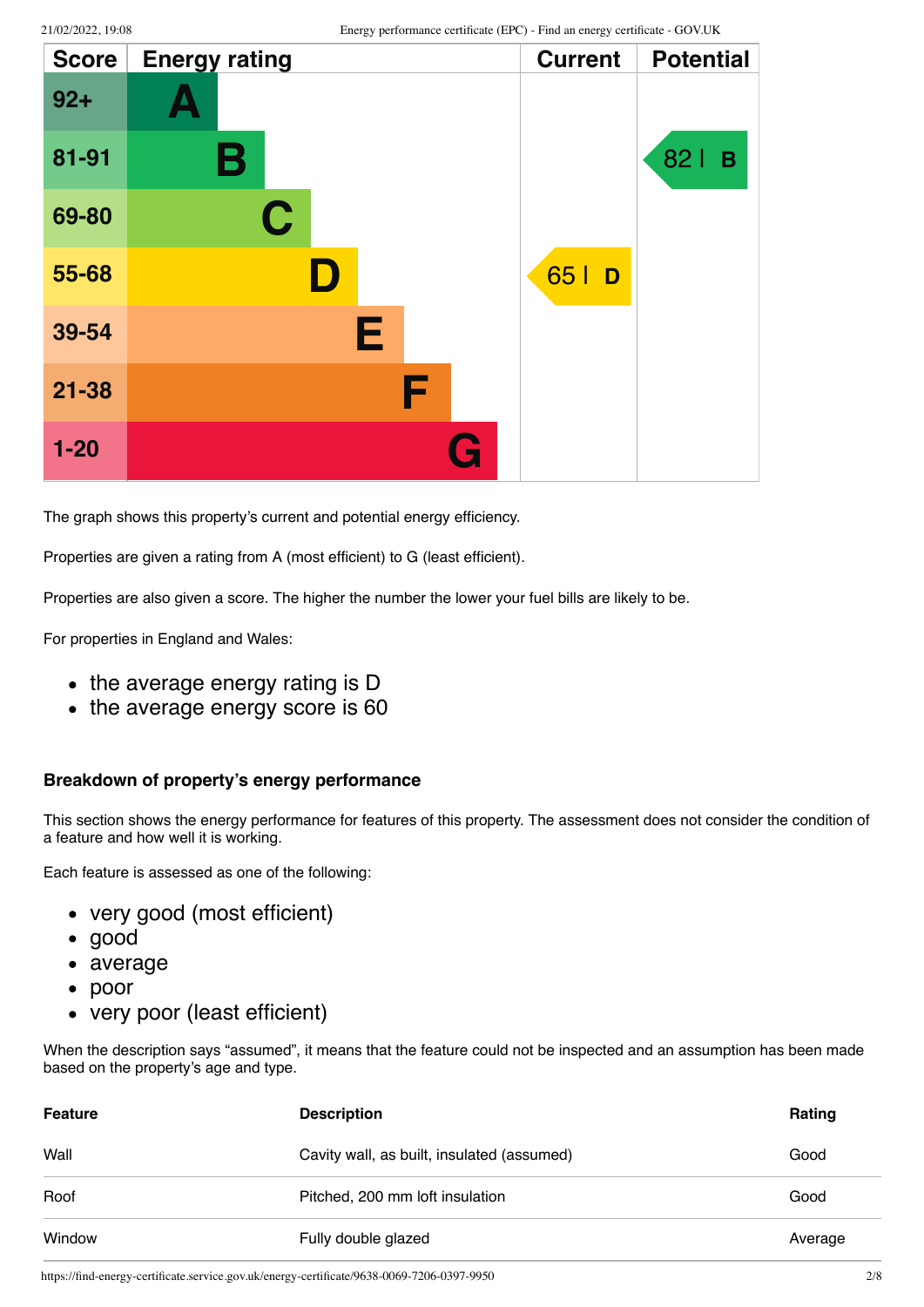21/02/2022, 19:08 Energy performance certificate (EPC) - Find an energy certificate - GOV.UK

| <b>Feature</b>       | <b>Description</b>                          | <b>Rating</b> |
|----------------------|---------------------------------------------|---------------|
| Main heating         | Boiler and radiators, mains gas             | Good          |
| Main heating control | Programmer and room thermostat              | Average       |
| Hot water            | From main system                            | Good          |
| Lighting             | Low energy lighting in 33% of fixed outlets | Average       |
| Floor                | Solid, limited insulation (assumed)         | N/A           |
| Secondary heating    | Room heaters, mains gas                     | N/A           |

# **Primary energy use**

The primary energy use for this property per year is 204 kilowatt hours per square metre (kWh/m2).

What is primary energy use?

#### **Environmental impact of this property**

This property's current environmental impact rating is D. It has the potential to be C.

Properties are rated in a scale from A to G based on how much carbon dioxide (CO2) they produce.

Properties with an A rating produce less CO2 than G rated properties.

## **An average household produces**

6 tonnes of CO2

## **This property produces**

# **This property's potential production**

2.1 tonnes of CO2

4.1 tonnes of CO2

By making the [recommended changes](#page-3-0), you could reduce this property's CO2 emissions by 2.0 tonnes per year. This will help to protect the environment.

Environmental impact ratings are based on assumptions about average occupancy and energy use. They may not reflect how energy is consumed by the people living at the property.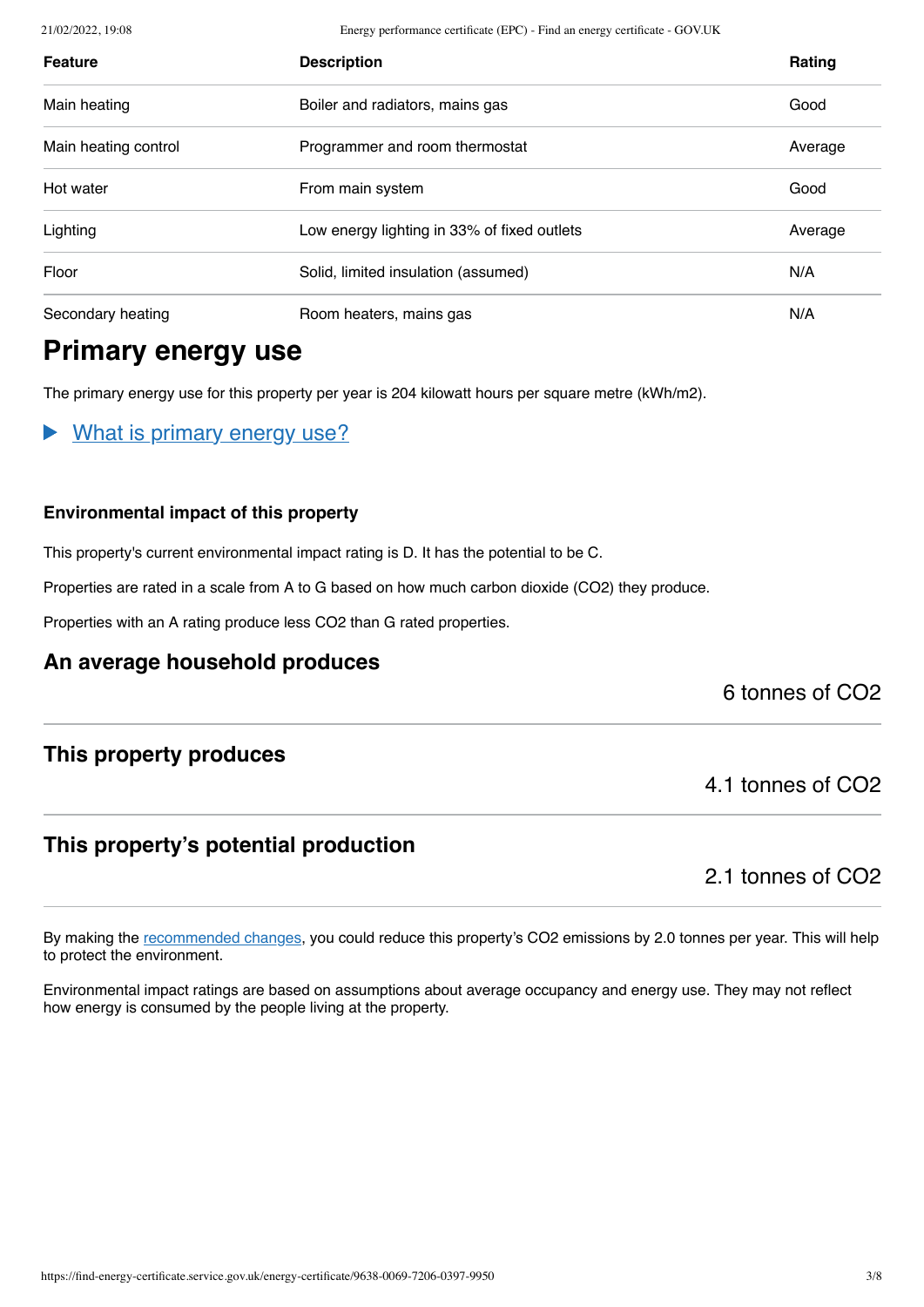#### <span id="page-3-0"></span>**How to improve this property's energy performance**

Making any of the recommended changes will improve this property's energy efficiency.

Potential energy rating **B** If you make all of the recommended changes, this will improve the property's energy rating and score from D (65) to B (82). **Recommendation 1: Floor insulation** Floor insulation **Typical installation cost** £800 - £1,200 **Typical yearly saving** £37 **Potential rating after carrying out recommendation 1** 67 | D **Recommendation 2: Low energy lighting** Low energy lighting **Typical installation cost** £50 **Typical yearly saving** £33 **Potential rating after carrying out recommendations 1 and 2** 68 | D What is an energy rating?

# **Recommendation 3: Heating controls (thermostatic radiator valves)**

Heating controls (TRVs)

#### **Typical installation cost**

£350 - £450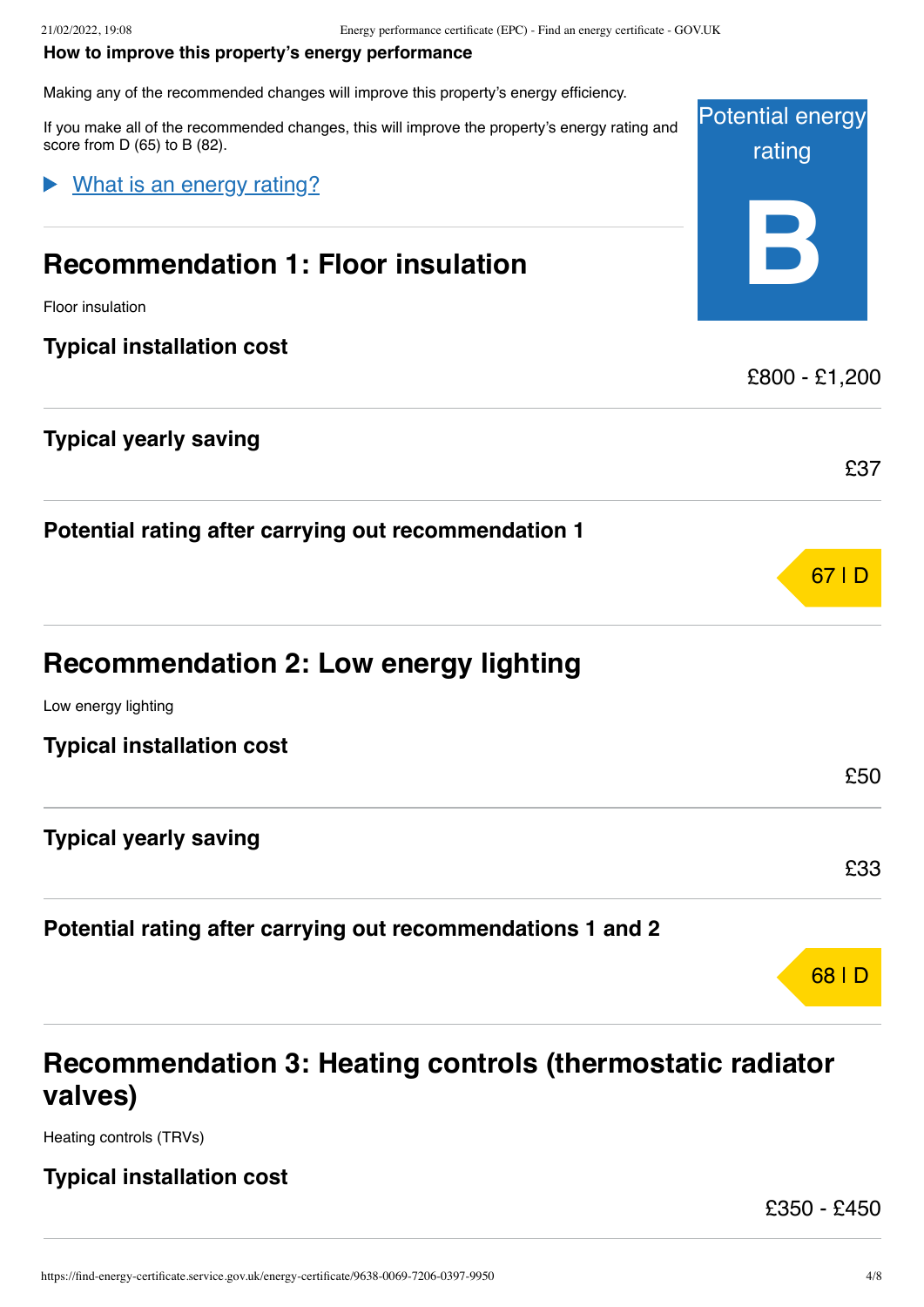# **Potential rating after carrying out recommendations 1 to 3** 69 | C **Recommendation 4: Replace boiler with new condensing boiler** Condensing boiler **Typical installation cost** £2,200 - £3,000 **Typical yearly saving** £64 **Potential rating after carrying out recommendations 1 to 4** 72 | C **Recommendation 5: Solar water heating** Solar water heating **Typical installation cost** £4,000 - £6,000 **Typical yearly saving** £34 **Potential rating after carrying out recommendations 1 to 5** 73 | C

# **Recommendation 6: Solar photovoltaic panels, 2.5 kWp**

Solar photovoltaic panels

## **Typical installation cost**

£9,000 - £14,000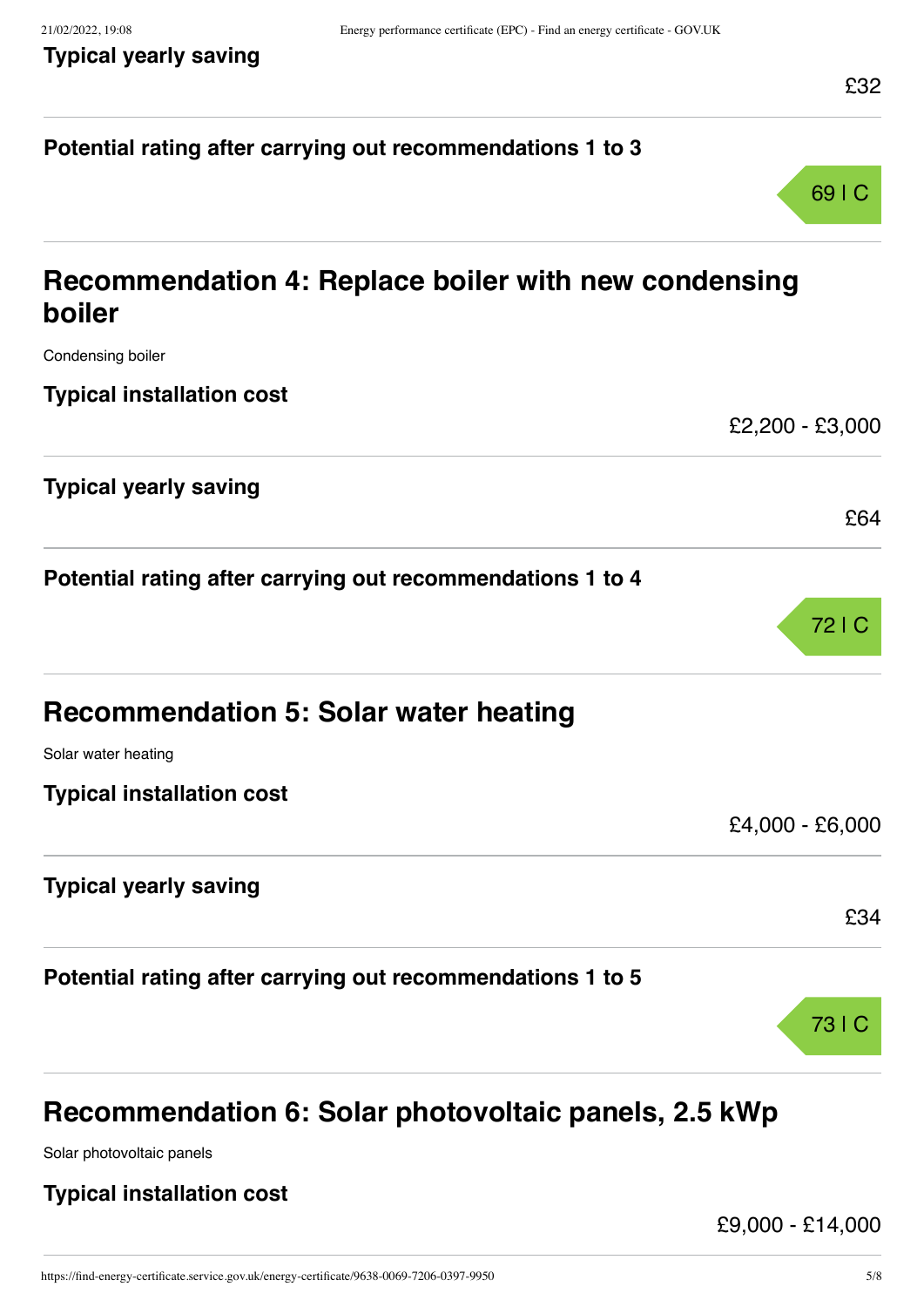# **Potential rating after carrying out recommendations 1 to 6**



# **Paying for energy improvements**

[Find energy grants and ways to save energy in your home.](https://www.gov.uk/improve-energy-efficiency) (https://www.gov.uk/improve-energy-efficiency)

#### **Estimated energy use and potential savings**

#### **Estimated yearly energy cost for this property**

£881

£199

## **Potential saving**

The estimated cost shows how much the average household would spend in this property for heating, lighting and hot water. It is not based on how energy is used by the people living at the property.

The estimated saving is based on making all of the recommendations in [how to improve this property's energy performance.](#page-3-0)

For advice on how to reduce your energy bills visit Simple Energy Advice [\(https://www.simpleenergyadvice.org.uk/\)](https://www.simpleenergyadvice.org.uk/).

# **Heating use in this property**

Heating a property usually makes up the majority of energy costs.

## **Estimated energy used to heat this property**

## **Space heating**

10499 kWh per year

#### **Water heating**

2723 kWh per year

## **Potential energy savings by installing insulation**

The assessor did not find any opportunities to save energy by installing insulation in this property.

You might be able to receive Renewable Heat Incentive payments [\(https://www.gov.uk/domestic-renewable-heat-incentive\)](https://www.gov.uk/domestic-renewable-heat-incentive). This will help to reduce carbon emissions by replacing your existing heating system with one that generates renewable heat. The estimated energy required for space and water heating will form the basis of the payments.

#### **Contacting the assessor and accreditation scheme**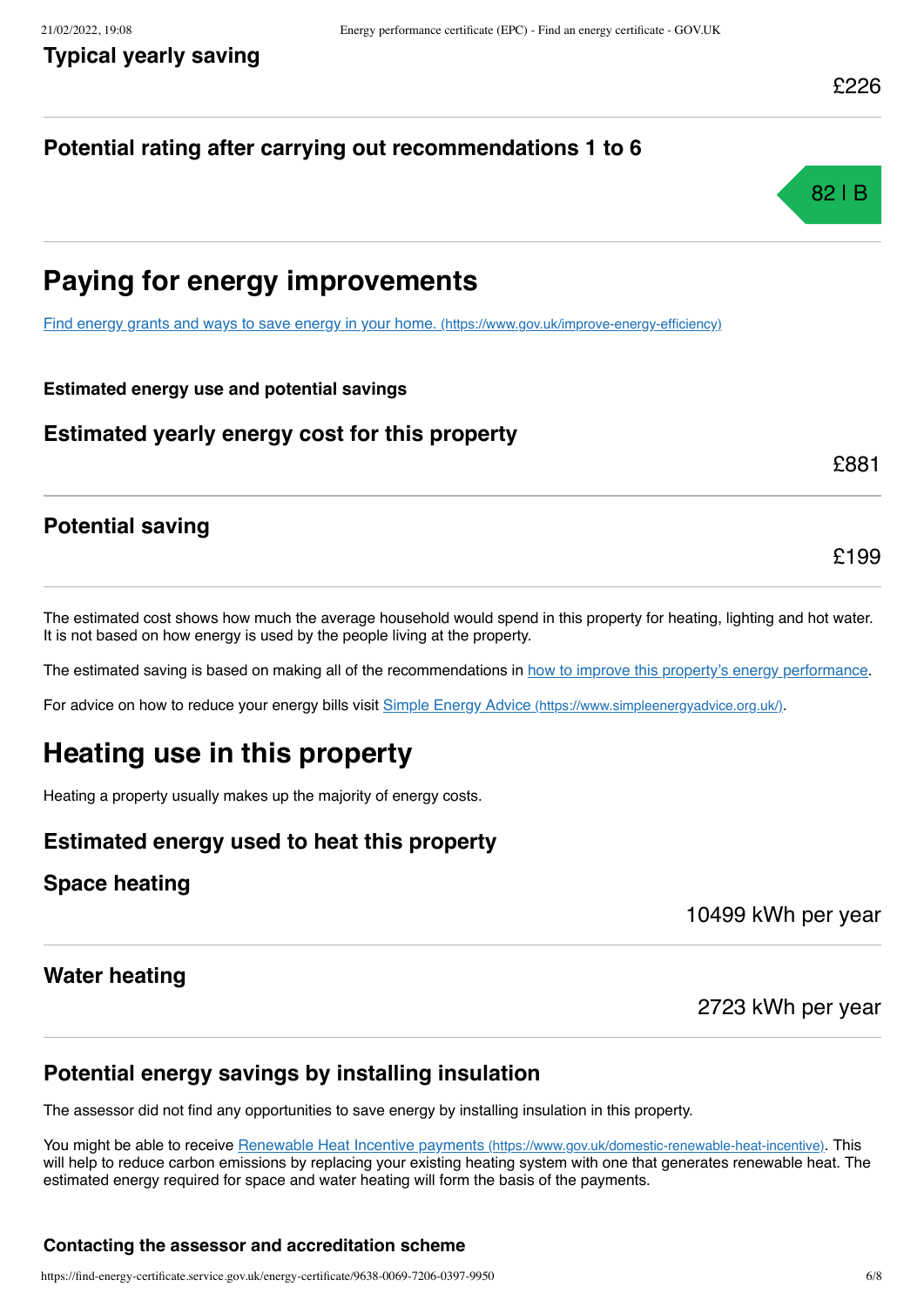This EPC was created by a qualified energy assessor.

If you are unhappy about your property's energy assessment or certificate, you can complain to the assessor directly.

If you are still unhappy after contacting the assessor, you should contact the assessor's accreditation scheme.

Accreditation schemes are appointed by the government to ensure that assessors are qualified to carry out EPC assessments.

# **Assessor contact details**

#### **Assessor's name**

Pamela Wilson

#### **Telephone**

01926 888998

#### **Email**

[pam.wilson@wiglesworth.com](mailto:pam.wilson@wiglesworth.com)

# **Accreditation scheme contact details**

## **Accreditation scheme**

Elmhurst Energy Systems Ltd

## **Assessor ID**

EES/001433

## **Telephone**

01455 883 250

#### **Email**

[enquiries@elmhurstenergy.co.uk](mailto:enquiries@elmhurstenergy.co.uk)

# **Assessment details**

#### **Assessor's declaration**

Employed by the professional dealing with the property transaction

#### **Date of assessment**

17 June 2013